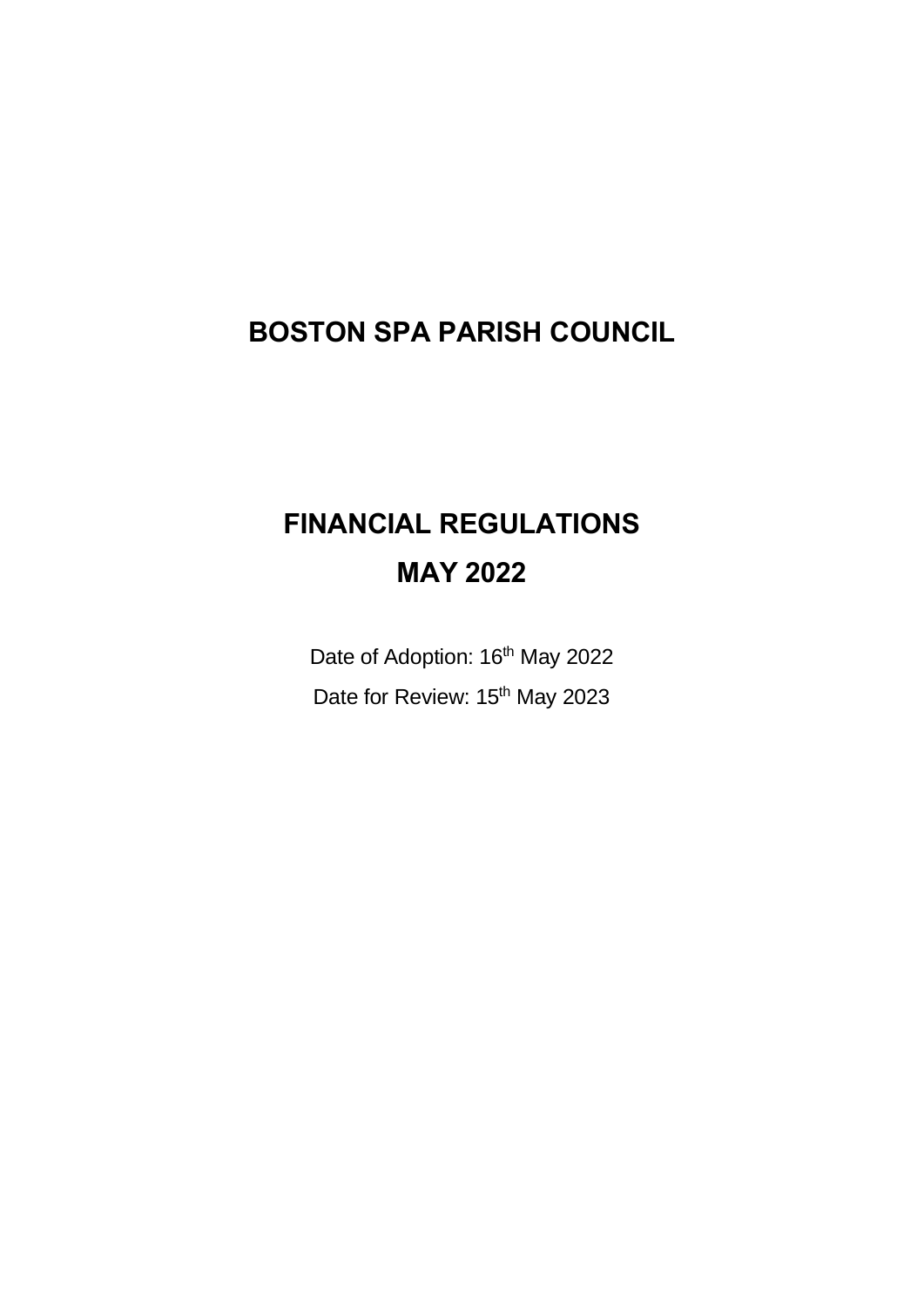#### **BOSTON SPA PARISH COUNCIL**

#### **FINANCIAL REGULATIONS - MAY 2023**

#### **INDEX**

| 1 <sup>1</sup> |                                                                         |  |
|----------------|-------------------------------------------------------------------------|--|
| 2.             |                                                                         |  |
| 3.             |                                                                         |  |
| 4.             |                                                                         |  |
| 5.             |                                                                         |  |
| 6.             |                                                                         |  |
| 7.             |                                                                         |  |
| 8.             |                                                                         |  |
| 9.             |                                                                         |  |
|                |                                                                         |  |
|                |                                                                         |  |
|                | 12. PAYMENTS UNDER CONTRACTS FOR BUILDING OR OTHER CONSTRUCTION WORKS17 |  |
|                |                                                                         |  |
|                |                                                                         |  |
|                |                                                                         |  |
|                |                                                                         |  |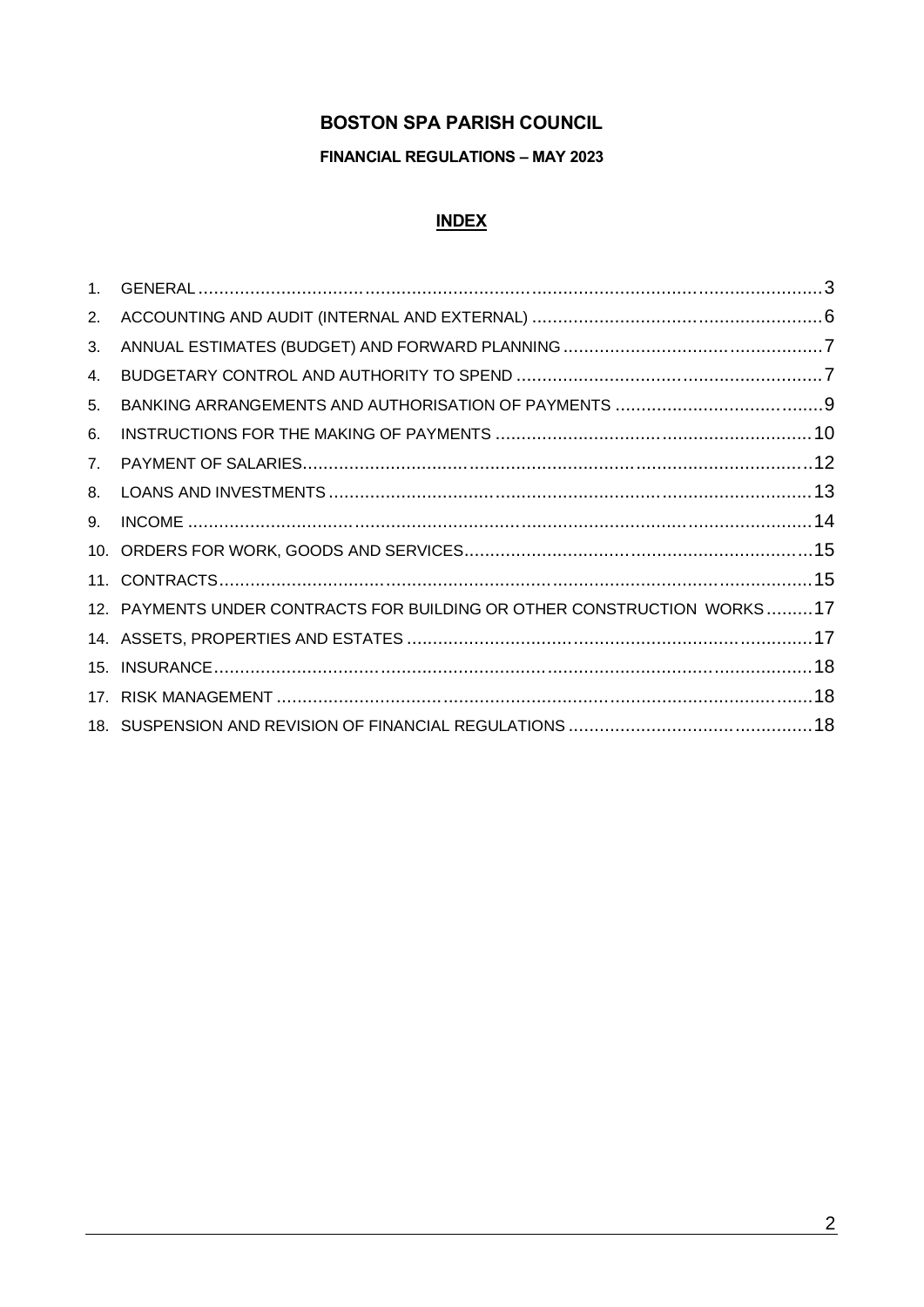These Financial Regulations were adopted by the Council at its Meeting held on 16th May 2022.

# **1. GENERAL**

- 1.1. These financial regulations govern the conduct of financial management by the council and may only be amended or varied by resolution of the council. Financial regulations are one of the council three governing policy documents providing procedural guidance for members and officers. Financial regulations must be observed in conjunction with the council<sup> $\sigma$ </sup> standing orders<sup>1</sup> and any individual financial regulations relating to contracts.
- 1.2. The council is responsible in law for ensuring that its financial management is adequate and effective and that the council has a sound system of internal control which facilitates the effective exercise of the council<sup>®</sup> functions, including arrangements for the management of risk.
- 1.3. The counciles accounting control systems must include measures:
	- for the timely production of accounts;
	- · that provide for the safe and efficient safeguarding of public money;
	- · to prevent and detect inaccuracy and fraud; and
	- identifying the duties of officers.
- 1.4. These financial regulations demonstrate how the council meets these responsibilities and requirements.
- 1.5. At least once a year, prior to approving the Annual Governance Statement, the council must review the effectiveness of its system of internal control which shall be in accordance with proper practices.
- 1.6. Deliberate or wilful breach of these Regulations by an employee may give rise to disciplinary proceedings.
- 1.7. Members of Council are expected to follow the instructions within these Regulations and not to entice employees to breach them. Failure to follow instructions within these Regulations brings the office of Councillor into disrepute.
- 1.8. The Responsible Financial Officer (RFO) holds a statutory office to be appointed by the council. The Clerk has been appointed as RFO for this council and these regulations will apply accordingly.
- 1.9. The Clerk;
	- acts under the policy direction of the council;
	- administers the council's financial affairs in accordance with all Acts, Regulations and proper practices;

<sup>&</sup>lt;sup>1</sup> Model standing orders for councils (2018 Edition) is available from NALC.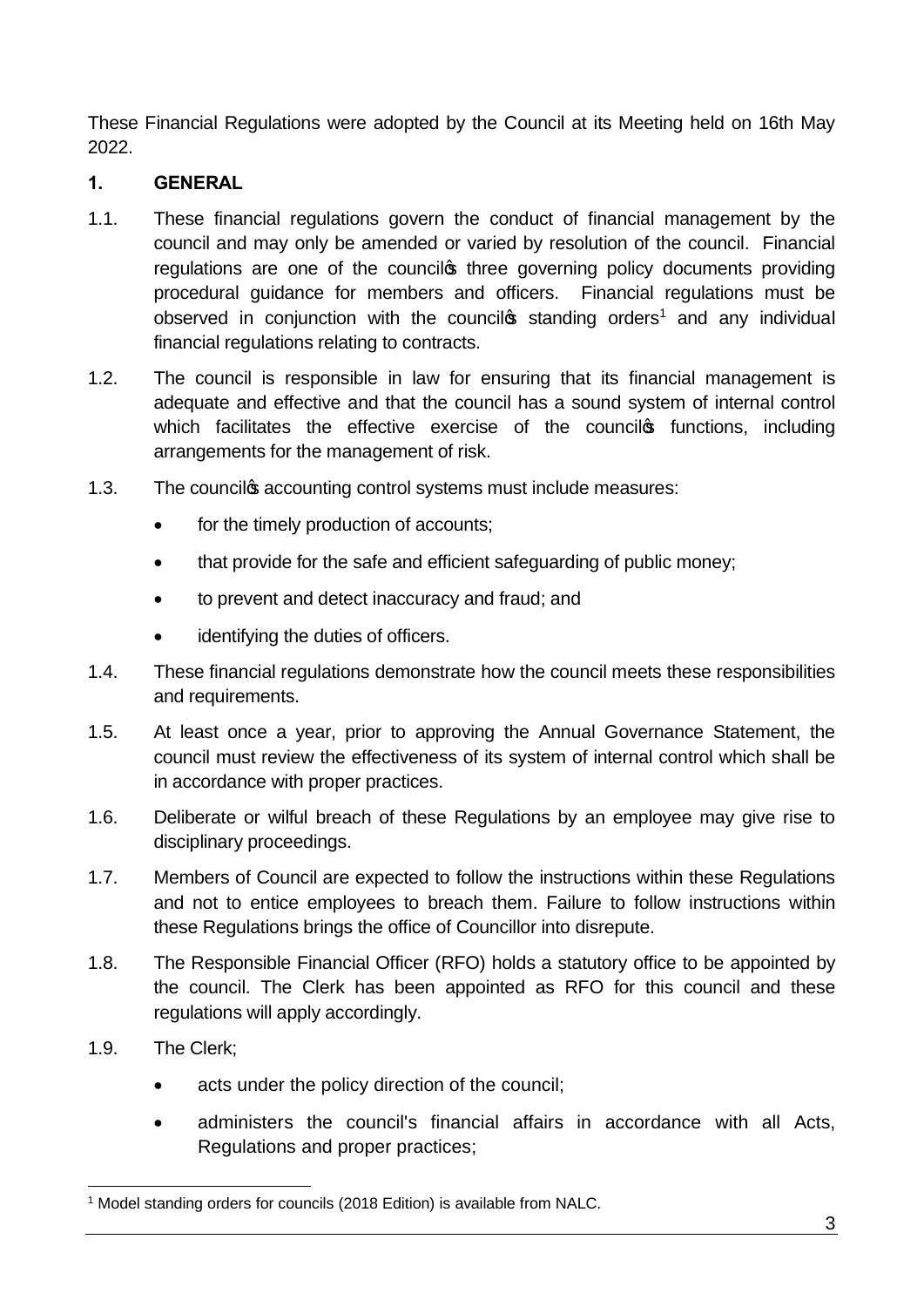- · determines on behalf of the council its accounting records and accounting control systems;
- ensures the accounting control systems are observed;
- · maintains the accounting records of the council up to date in accordance with proper practices;
- assists the council to secure economy, efficiency and effectiveness in the use of its resources; and
- · produces financial management information as required by the council.
- 1.10. The accounting records determined by the Clerk shall be sufficient to show and explain the councilgs transactions and to enable the Clerk to ensure that any income and expenditure account and statement of balances, or record of receipts and payments and additional information, as the case may be, or management information prepared for the council from time to time comply with the Accounts and Audit Regulations.
- 1.11. The accounting records determined by the Clerk shall in particular contain:
	- entries from day to day of all sums of money received and expended by the council and the matters to which the income and expenditure or receipts and payments account relate;
	- a record of the assets and liabilities of the council: and
	- wherever relevant, a record of the counciles income and expenditure in relation to claims made, or to be made, for any contribution, grant or subsidy.
- 1.12. The accounting control systems determined by the Clerk shall include:
	- · procedures to ensure that the financial transactions of the council are recorded as soon as reasonably practicable and as accurately and reasonably as possible;
	- · procedures to enable the prevention and detection of inaccuracies and fraud and the ability to reconstruct any lost records;
	- identification of the duties of officers dealing with financial transactions and division of responsibilities of those officers in relation to significant transactions;
	- · procedures to ensure that uncollectable amounts, including any bad debts are not submitted to the council for approval to be written off except with the approval of the Clerk and that the approvals are shown in the accounting records; and
	- measures to ensure that risk is properly managed.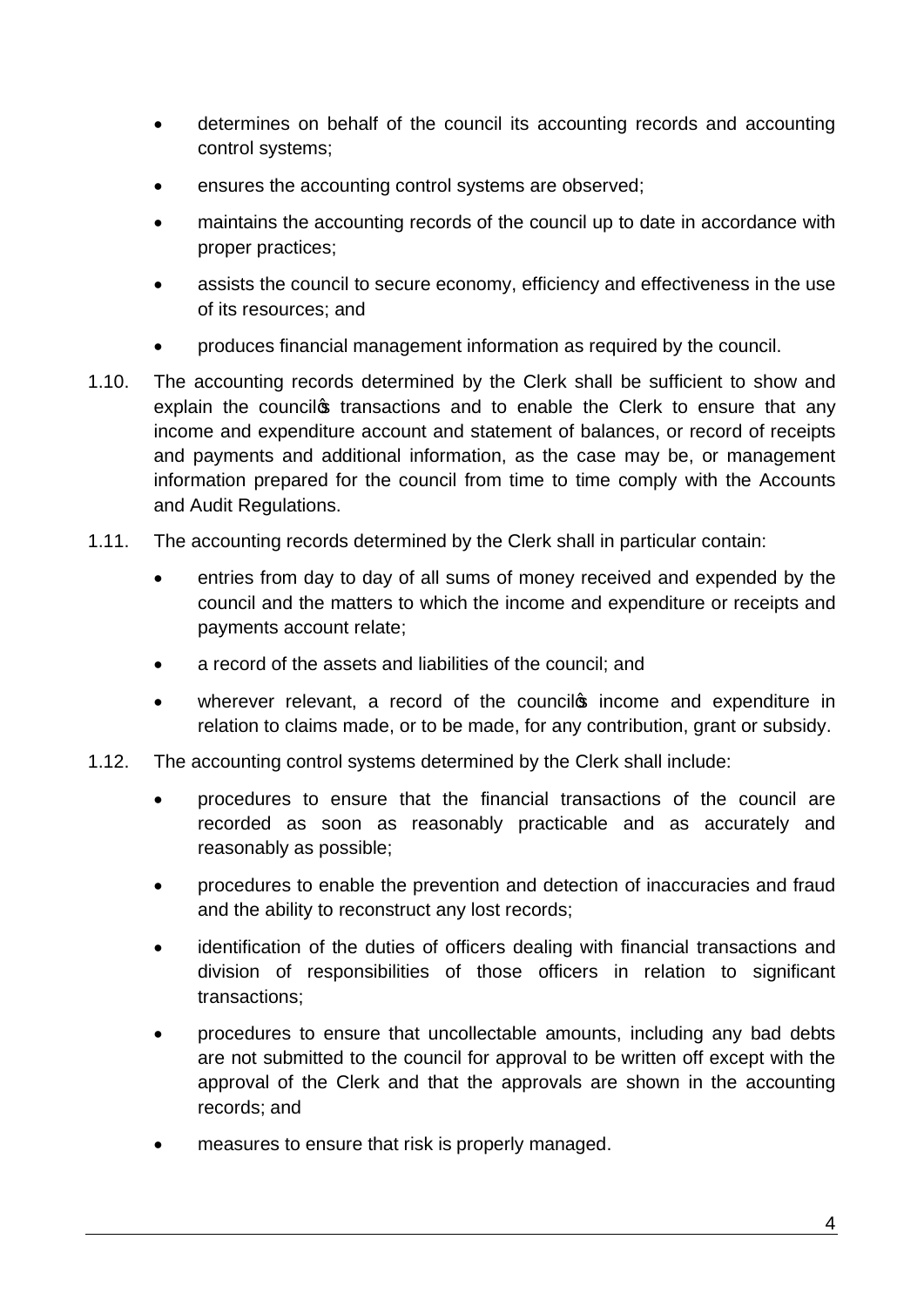- 1.13. The council is not empowered by these Regulations or otherwise to delegate certain specified decisions. In particular any decision regarding:
	- setting the final budget or the precept (Council Tax Requirement);
	- approving accounting statements;
	- approving an annual governance statement;
	- borrowing;
	- writing off bad debts:
	- · declaring eligibility for the General Power of Competence; and
	- addressing recommendations in any report from the internal or external auditors shall be a matter for the full council only.
- 1.14. In addition the council must:
	- determine and keep under regular review the bank mandate for all council bank accounts;
	- approve any grant or a single commitment in excess of  $£1,000$ ; and
	- in respect of the annual salary for any employee have regard to recommendations about annual salaries of employees made by the relevant Committee in accordance with its terms of reference.
- 1.15. In these financial regulations, references to the Accounts and Audit Regulations or the regulations qshall mean the regulations issued under the provisions of section 27 of the Audit Commission Act 1998, or any superseding legislation, and then in force unless otherwise specified.

In these financial regulations the term  $\psi$  proper practice proper practices as hall refer to guidance issued in *Governance and Accountability for Local Councils– a Practitioners' Guide (England)* issued by the Joint Practitioners Advisory Group (JPAG), available from the websites of NALC and the Society for Local Council Clerks (SLCC).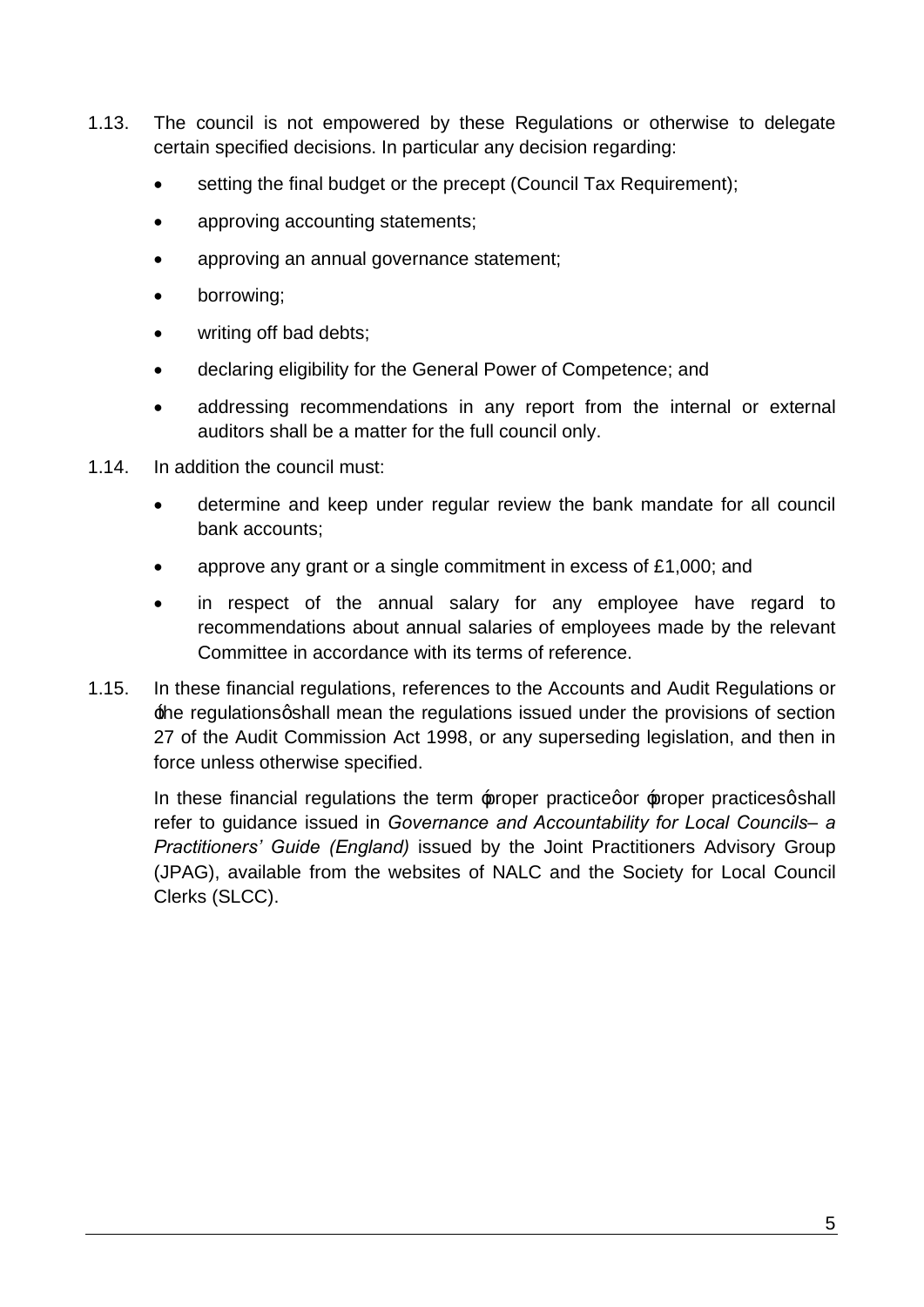#### **2. ACCOUNTING AND AUDIT (INTERNAL AND EXTERNAL)**

- 2.1. All accounting procedures and financial records of the council shall be determined by the Clerk in accordance with the Accounts and Audit Regulations, appropriate Guidance and proper practices.
- 2.2. On a regular basis, at least once in each quarter, and at each financial year end, a member other than the Chairman [or a cheque signatory] shall be appointed to verify bank reconciliations (for all accounts) produced by the RFO. The member shall sign the reconciliations and the original bank statements (or similar document) as evidence of verification. This activity shall on conclusion be reported, including any exceptions, to and noted by the council.
- 2.3. The Clerk shall complete the annual statement of accounts, annual report, and any related documents of the council contained in the Annual Return (as specified in proper practices) as soon as practicable after the end of the financial year and having certified the accounts shall submit them and report thereon to the council within the timescales set by the Accounts and Audit Regulations.
- 2.4. The council shall ensure that there is an adequate and effective system of internal audit of its accounting records, and of its system of internal control in accordance with proper practices. Any officer or member of the council shall make available such documents and records as appear to the council to be necessary for the purpose of the audit and shall, as directed by the council, supply the RFO, internal auditor, or external auditor with such information and explanation as the council considers necessary for that purpose.
- 2.5. The internal auditor shall be appointed by and shall carry out the work in relation to internal controls required by the council in accordance with proper practices.
- 2.6. The internal auditor shall:
	- be competent and independent of the financial operations of the council;
	- report to council in writing, or in person, on a regular basis with a minimum of one annual written report during each financial year;
	- to demonstrate competence, objectivity and independence, be free from any actual or perceived conflicts of interest, including those arising from family relationships; and
	- have no involvement in the financial decision making, management or control of the council.
- 2.7. Internal or external auditors may not under any circumstances:
	- perform any operational duties for the council:
	- initiate or approve accounting transactions; or
	- direct the activities of any council employee, except to the extent that such employees have been appropriately assigned to assist the internal auditor.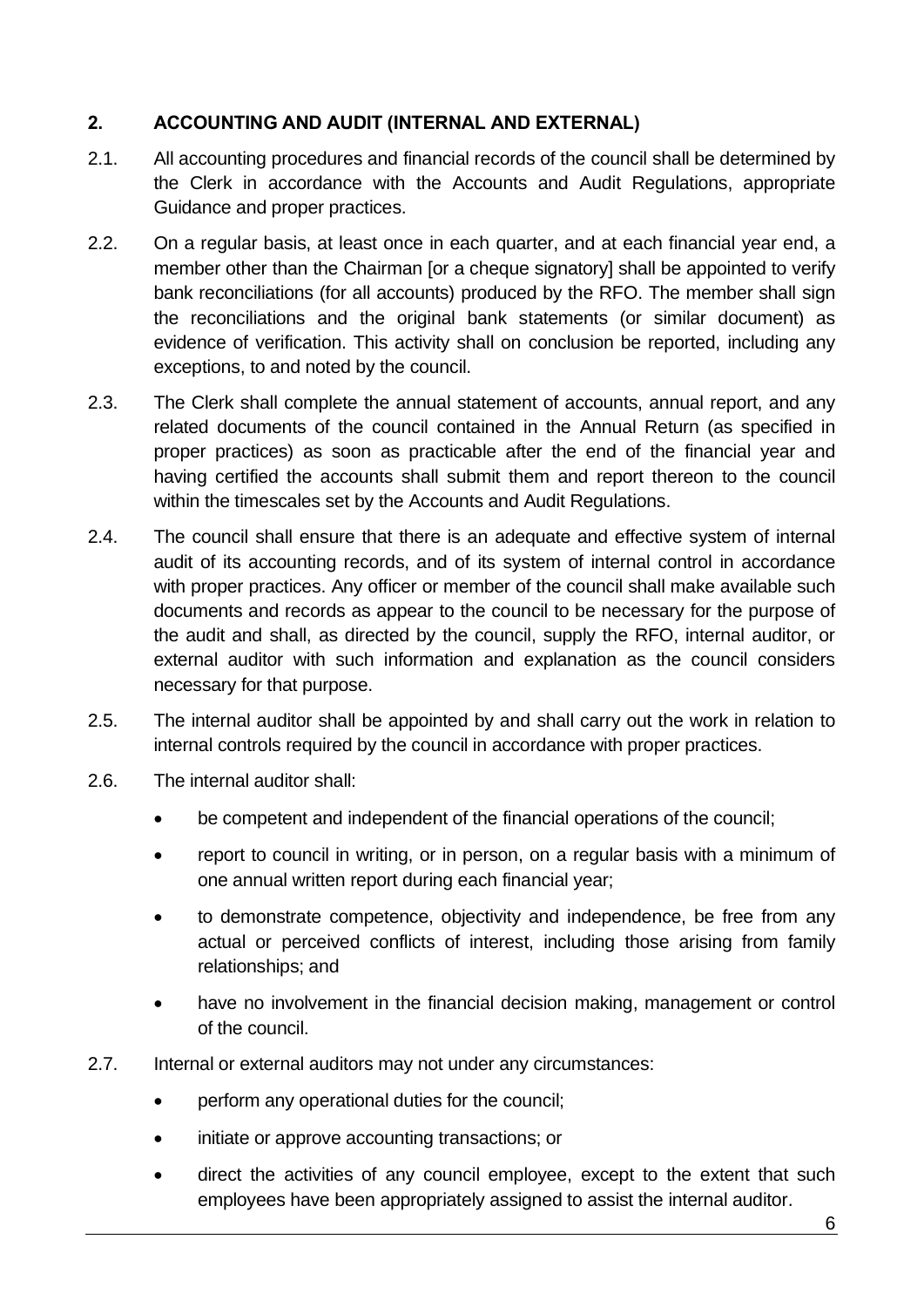- 2.8. For the avoidance of doubt, in relation to internal audit the terms independent qand independence ashall have the same meaning as is described in proper practices.
- 2.9. The Clerk shall make arrangements for the exercise of electors grights in relation to the accounts including the opportunity to inspect the accounts, books, and vouchers and display or publish any notices and statements of account required by Audit Commission Act 1998, or any superseding legislation, and the Accounts and Audit Regulations.
- 2.10. The Clerk shall, without undue delay, bring to the attention of all councillors any correspondence or report from internal or external auditors.

#### **3. ANNUAL ESTIMATES (BUDGET) AND FORWARD PLANNING**

- 3.1. The council shall review its budget proposals in relation to the councilos forecast of revenue, capital receipts and payments including recommendations for the use of reserves and sources. Having regard to the forecast, it shall thereafter formulate and submit proposals to the council for the following financial year no later than the end of October each year including any proposals for revising the forecast.
- 3.2. The RFO must each year, by no later than December, prepare detailed estimates of all receipts and payments including the use of reserves and all sources of funding for the following financial year in the form of a budget to be considered by the council.
- 3.3. The council shall consider annual budget proposals in relation to the councilgs three year forecast of revenue and capital receipts and payments including recommendations for the use of reserves and sources of funding and update the forecast accordingly.
- 3.4. The council shall fix the precept (council tax requirement), and relevant basic amount of council tax to be levied for the ensuing financial year not later than the 21<sup>st</sup> of January each year. The RFO shall issue the precept to the billing authority and shall supply each member with a copy of the approved annual budget.
- 3.5. The approved annual budget shall form the basis of financial control for the ensuing year.

#### **4. BUDGETARY CONTROL AND AUTHORITY TO SPEND**

- 4.1. Expenditure on revenue items may be authorised up to the amounts included for that class of expenditure in the approved budget. This authority is to be determined by:
	- the council for all items over £1,000;
	- the Clerk, in conjunction with Chairman of Council or Chairman of the appropriate committee, for any items below £1,000.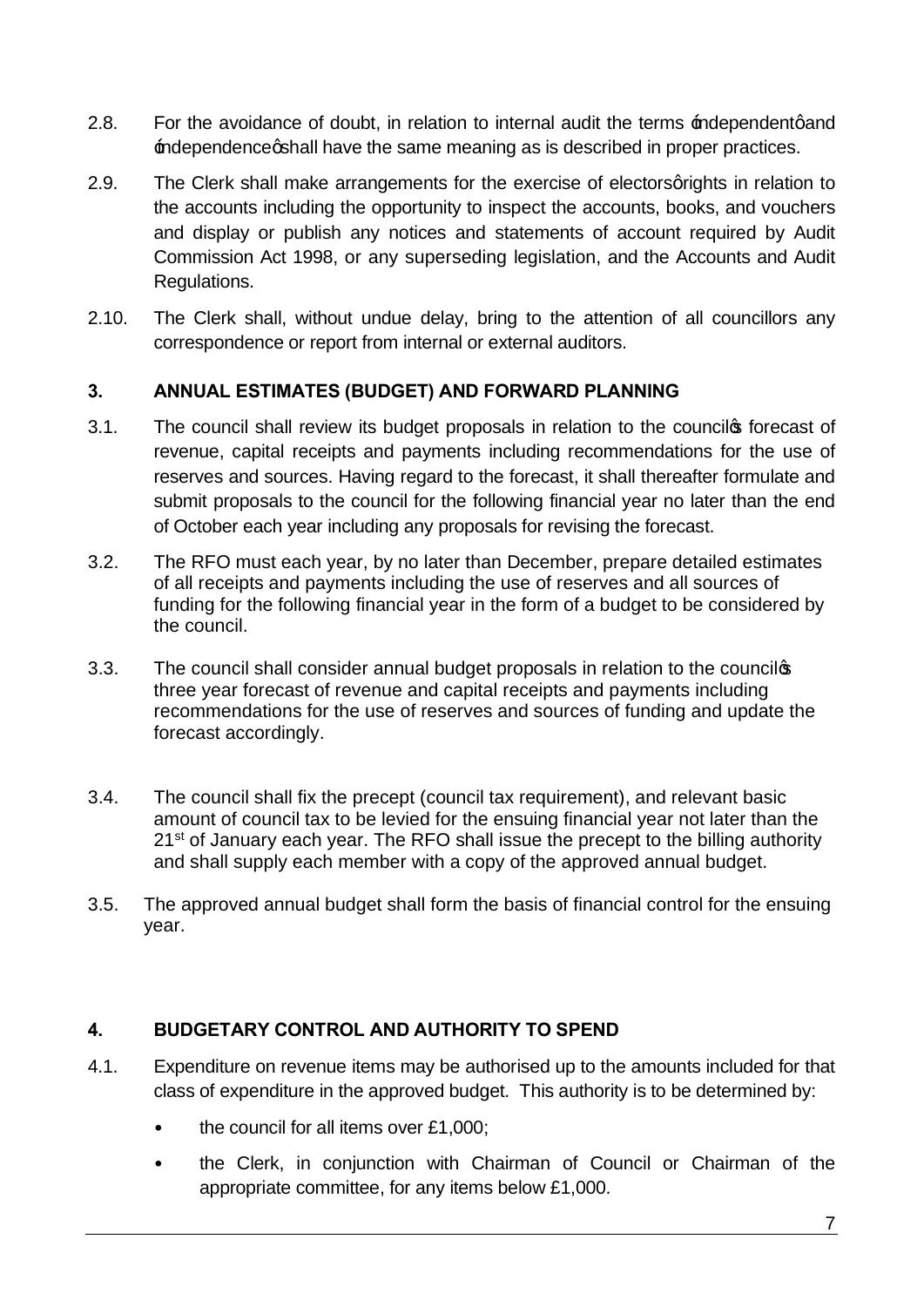Such authority is to be evidenced by a Minute or by an authorisation slip duly signed by the Clerk, and where necessary also by the appropriate Chairman.

Contracts may not be disaggregated to avoid controls imposed by these regulations.

- 4.2. No expenditure may be authorised that will exceed the amount provided in the revenue budget for that class of expenditure other than by resolution of the council, or duly delegated committee. During the budget year and with the approval of council having considered fully the implications for public services, unspent and available amounts may be moved to other budget headings or to an earmarked reserve as appropriate  $\forall$ irement $\Diamond$ .
- 4.3. Unspent provisions in the revenue or capital budgets for completed projects shall not be carried forward to a subsequent year.
- 4.4. The salary budgets are to be reviewed at least annually for the following financial year and such review shall be evidenced by a hard copy schedule signed by the Clerk and the Chairman of Council or relevant committee. The Clerk will inform committees of any changes impacting on their budget requirement for the coming year in good time.
- 4.5. In cases of extreme risk to the delivery of council services, the Clerk may authorise revenue expenditure on behalf of the council which in the Clerk indepenent it is necessary to carry out. Such expenditure includes repair, replacement or other work, whether or not there is any budgetary provision for the expenditure, subject to a limit of £500. The Clerk shall report such action to the chairman as soon as possible and to the council as soon as practicable thereafter.
- 4.6. No expenditure shall be authorised in relation to any capital project and no contract entered into or tender accepted involving capital expenditure unless the council is satisfied that the necessary funds are available and the requisite borrowing approval has been obtained.
- 4.7. All capital works shall be administered in accordance with the council's standing orders and financial regulations relating to contracts.
- 4.8. The Clerk shall regularly provide the council with a statement of receipts and payments to date under each head of the budgets, comparing actual expenditure to the appropriate date against that planned as shown in the budget. These statements are to be prepared at least at the end of each financial quarter and shall show explanations of material variances. For this purpose 'material+ shall be in excess of £100 or 15% of the budget.
- 4.9. Changes in earmarked reserves shall be approved by council as part of the budgetary control process.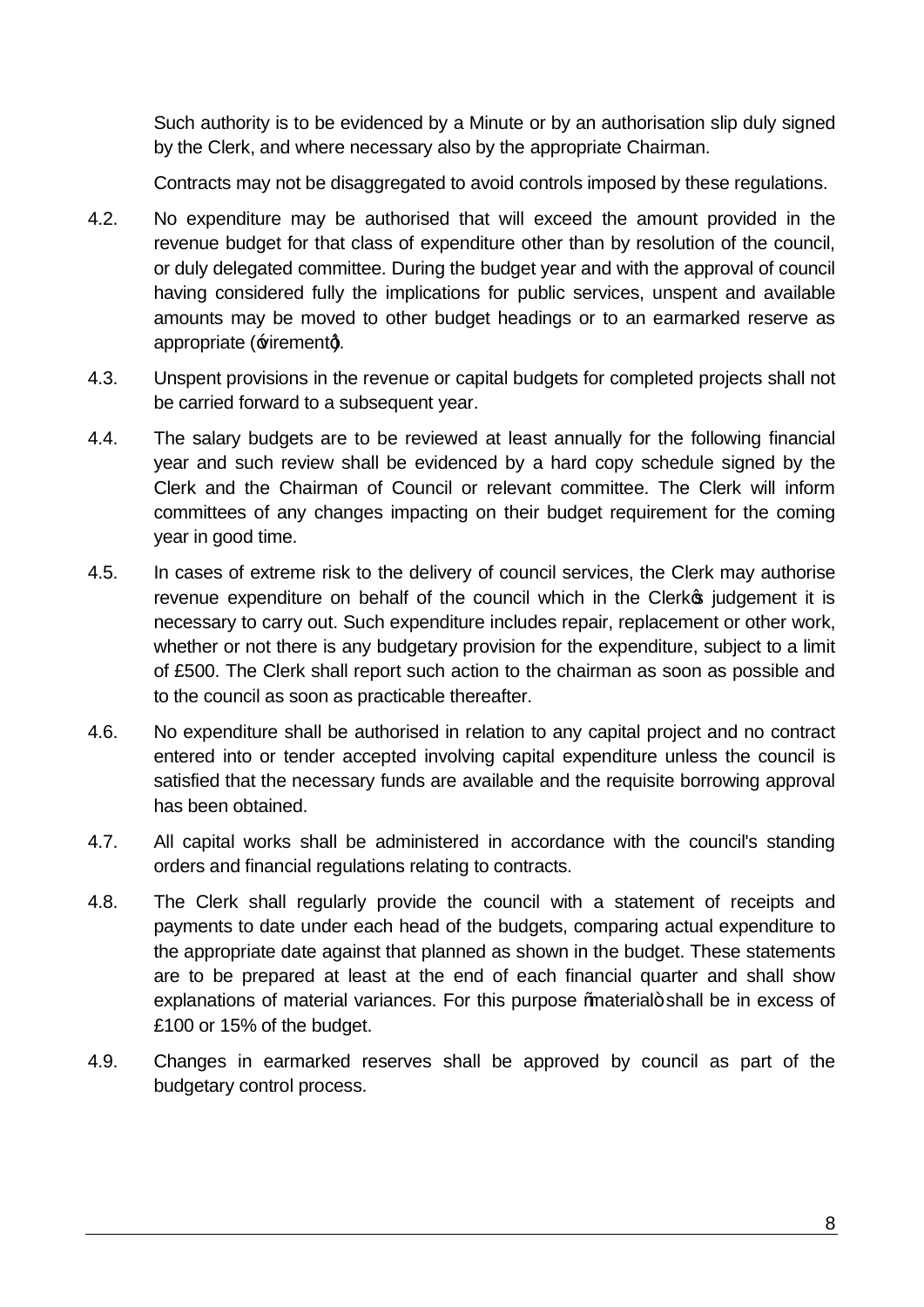#### **5. BANKING ARRANGEMENTS AND AUTHORISATION OF PAYMENTS**

- 5.1. The council's banking arrangements, including the bank mandate, shall be made by the RFO and approved by the council; banking arrangements may not be delegated to a committee. They shall be regularly reviewed for safety and efficiency.
- 5.2. The RFO shall prepare a schedule of payments requiring authorisation, forming part of the Agenda for the Meeting and, together with the relevant invoices, present the schedule to council. The council shall review the schedule for compliance and, having satisfied itself shall authorise payment by a resolution of the council. The approved schedule shall be ruled off and initialled by the Chairman of the Meeting. A detailed list of all payments shall be disclosed within or as an attachment to the minutes of the meeting at which payment was authorised. Personal payments (including salaries, wages, expenses and any payment made in relation to the termination of a contract of employment) may be summarised to remove public access to any personal information.
- 5.3. All invoices for payment shall be examined, verified and certified by the RFO to confirm that the work, goods or services to which each invoice relates has been received, carried out, examined and represents expenditure previously approved by the council.
- 5.4. The Clerk shall examine invoices for arithmetical accuracy and analyse them to the appropriate expenditure heading. The Clerk shall take all steps to pay all invoices submitted, and which are in order, at the next available Council Meeting.
- 5.5. The Clerk shall have delegated authority to authorise the payment of items only in the following circumstances:
	- a) If a payment is necessary to avoid a charge to interest under the Late Payment of Commercial Debts (Interest) Act 1998, and the due date for payment is before the next scheduled Meeting of council, where the Clerk certify that there is no dispute or other reason to delay payment, provided that a list of such payments shall be submitted to the next appropriate meeting of council.
	- b) An expenditure item authorised under 5.6 below (continuing contracts and obligations) provided that a list of such payments shall be submitted to the next appropriate meeting of council; or
	- c) fund transfers within the councils banking arrangements up to the sum of £10,000, provided that a list of such payments shall be submitted to the next appropriate meeting of council.
- 5.6. For each financial year the RFO shall draw up a list of due payments which arise on a regular basis as the result of a continuing contract, statutory duty, or obligation (such as but not exclusively) Salaries, PAYE and NI, Superannuation Fund and regular maintenance contracts and the like for which council may authorise payment for the year provided that the requirements of regulation 4.1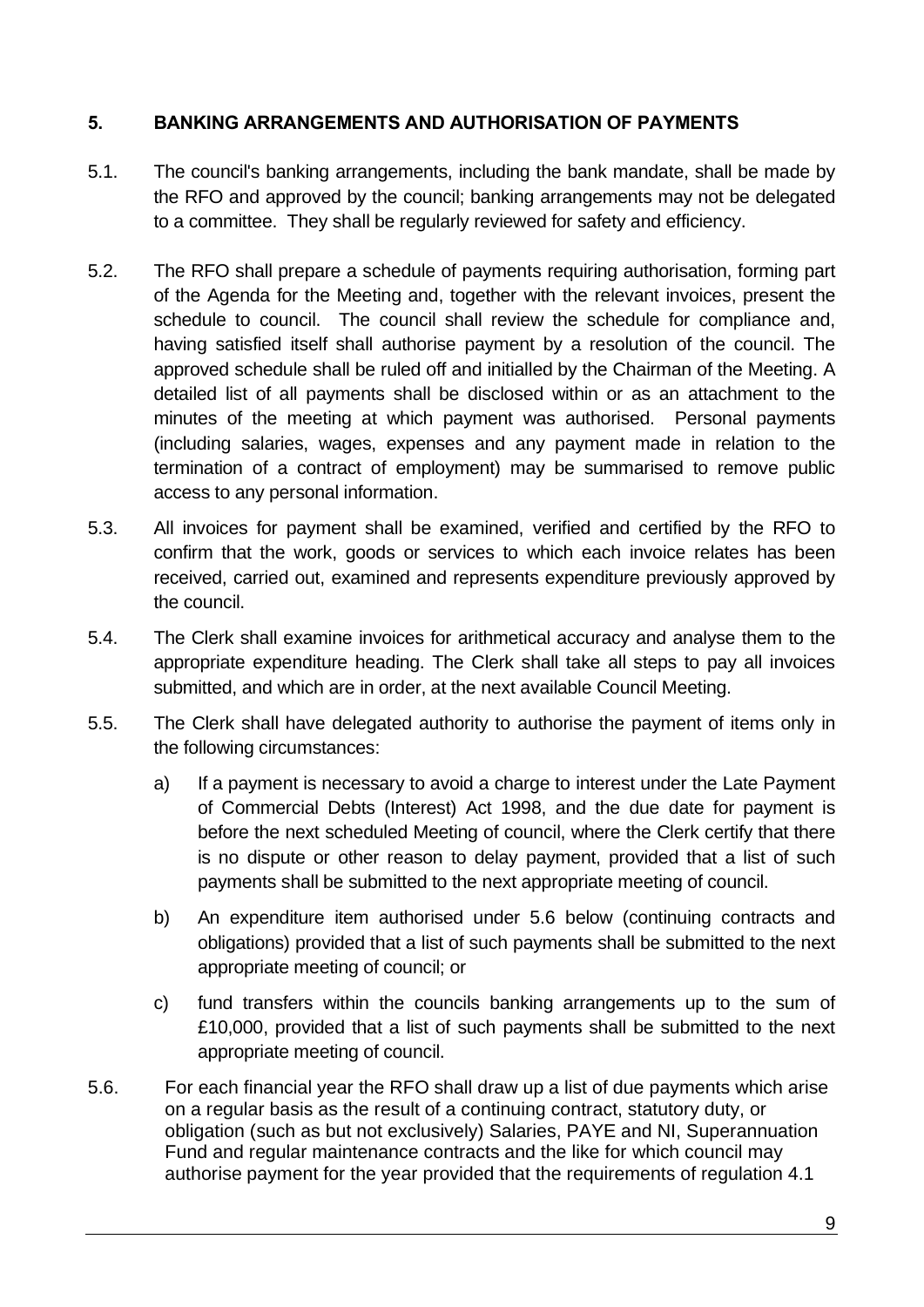(Budgetary Controls) are adhered to, provided also that a list of such payments shall be submitted to the next appropriate meeting of council.

- 5.7. A record of regular payments made under 5.6 above shall be drawn up and be signed by two members on each and every occasion when payment is authorised thus controlling the risk of duplicated payments being authorised and / or made.
- 5.8. In respect of grants a duly authorised committee shall approve expenditure within any limits set by council and in accordance with any policy statement approved by council. Any Revenue or Capital Grant in excess of £5,000 shall before payment, be subject to ratification by resolution of the council.
- 5.9. Members are subject to the Code of Conduct that has been adopted by the council and shall comply with the Code and Standing Orders when a decision to authorise or instruct payment is made in respect of a matter in which they have a disclosable pecuniary or other interest, unless a dispensation has been granted.
- 5.10. The council will aim to rotate the duties of members in these Regulations so that onerous duties are shared out as evenly as possible over time.
- 5.11. Any changes in the recorded details of suppliers, such as bank account records, shall be approved in writing by a Member.

#### **6. INSTRUCTIONS FOR THE MAKING OF PAYMENTS**

- 6.1. The council will make safe and efficient arrangements for the making of its payments.
- 6.2. Following authorisation under Financial Regulation 5 above, the council, a duly delegated committee or, if so delegated, the RFO shall give instruction that a payment shall be made.
- 6.3. All payments shall be effected by cheque or other instructions to the council's bankers, or otherwise, in accordance with a resolution of Council.
- 6.4. Cheques or orders for payment drawn on the bank account in accordance with the schedule as presented to council or committee shall be signed by two members of council in accordance with a resolution instructing that payment. A member who is a bank signatory, having a connection by virtue of family or business relationships with the beneficiary of a payment, should not, under normal circumstances, be a signatory to the payment in question.
- 6.5. To indicate agreement of the details shown on the cheque or order for payment with the counterfoil and the invoice or similar documentation, the signatories shall each also initial the cheque counterfoil.
- 6.6. Cheques or orders for payment shall not normally be presented for signature other than at a council or committee meeting (including immediately before or after such a meeting). Any signatures obtained away from such meetings shall be reported to the council at the next convenient meeting.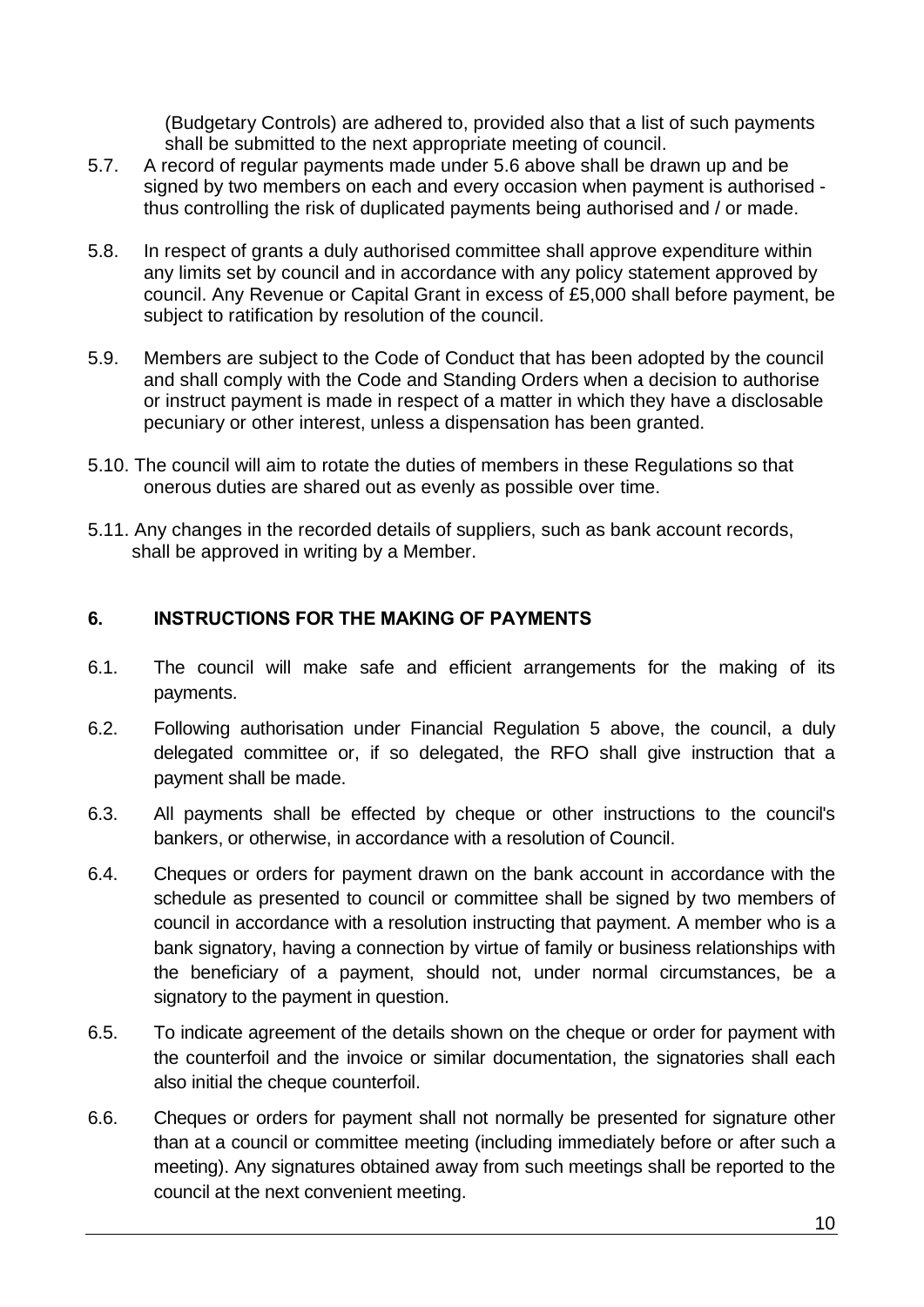- 6.7. If thought appropriate by the council, payment for utility supplies (energy, telephone and water) and any National Non-Domestic Rates may be made by variable Direct Debit provided that the instructions are signed by two members and any payments are reported to council as made. The approval of the use of a variable Direct Debit shall be renewed by resolution of the council at least every two years.
- 6.8. If thought appropriate by the council, payment for certain items (principally Salaries) may be made by Bankers Standing Order provided that the instructions are signed. or otherwise evidenced by two members are retained and any payments are reported to council as made. The approval of the use of a Banker<sup>®</sup> Standing Order shall be renewed by resolution of the council at least every two years.
- 6.9. If thought appropriate by the council, payment for certain items may be made by BACS or CHAPS methods provided that the instructions for each payment are signed, or otherwise evidenced, by two authorised bank signatories are retained and any payments are reported to council as made. The approval of the use of BACS or CHAPS shall be renewed by resolution of the council at least every two years.
- 6.10. If thought appropriate by the council payment for certain items may be made by internet banking transfer provided evidence is retained showing which members approved the payment.
- 6.11. Where a computer requires use of a personal identification number (PIN) or other password(s), for access to the councilos records on that computer, a note shall be made of the PIN and Passwords and shall be handed to and retained by the Chairman of Council in a sealed dated envelope. This envelope may not be opened other than in the presence of two other councillors. After the envelope has been opened, in any circumstances, the PIN and / or passwords shall be changed as soon as practicable. The fact that the sealed envelope has been opened, in whatever circumstances, shall be reported to all members immediately and formally to the next available meeting of the council. This will not be required for a member opersonal computer used only for remote authorisation of bank payments.
- 6.12. No employee or councillor shall disclose any PIN or password, relevant to the working of the council or its bank accounts, to any person not authorised in writing by the council or a duly delegated committee.
- 6.13. Regular back-up copies of the records on any computer shall be made and shall be stored securely away from the computer in question, and preferably off site.
- 6.14. The council, and any members using computers for the counciles financial business, shall ensure that anti-virus, anti-spyware and firewall, software with automatic updates, together with a high level of security, is used.
- 6.15. Where internet banking arrangements are made with any bank, the Clerk shall be appointed as the Service Administrator. The Bank Mandate approved by the council shall identify two councillors who will be authorised to approve transactions on those accounts. The bank mandate will state clearly the amounts of payments that can be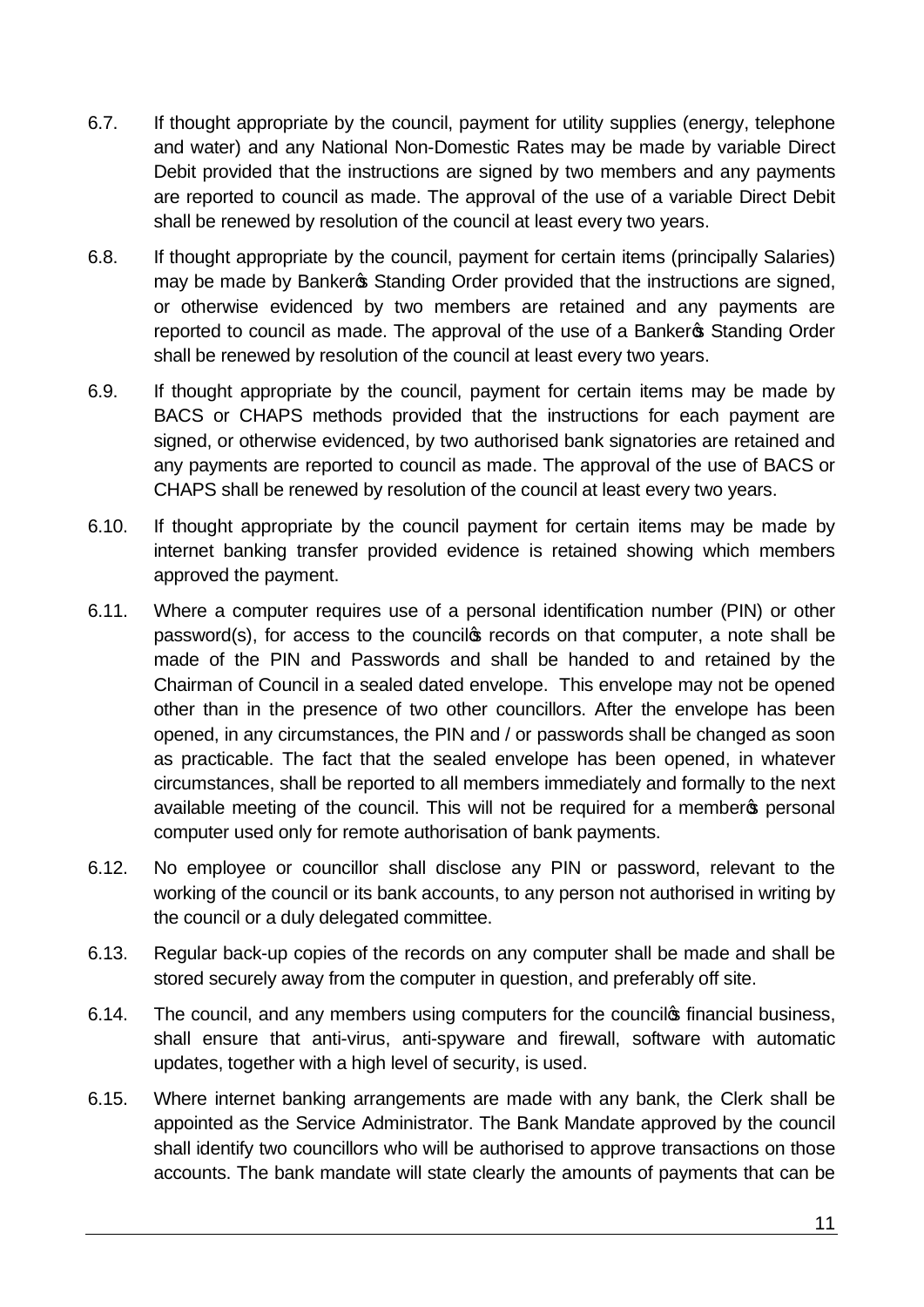instructed by the use of the Service Administrator alone, or by the Service Administrator with a stated number of approvals.

- 6.16. Access to any internet banking accounts will be directly to the access page (which may be saved under *%*avourites+), and not through a search engine or e-mail link. Remembered or saved passwords facilities must not be used on any computer used for council banking work. Breach of this Regulation will be treated as a very serious matter under these regulations.
- 6.17. Changes to account details for suppliers, which are used for internet banking may only be changed on written hard copy notification by the supplier and supported by hard copy authority for change signed by two members. A programme of regular checks of standing data with suppliers will be followed.
- 6.18. Any Debit Card issued for use will be specifically restricted to the RFO and will also be restricted to a single transaction maximum value of £500 unless authorised by council or finance committee in writing before any order is placed.
- 6.19. A pre-paid debit card may be issued to employees with varying limits. These limits will be set by the council. Transactions and purchases made will be reported to the council and authority for topping-up shall be at the discretion of the council.
- 6.20. Any corporate credit card or trade card account opened by the council will be specifically restricted to use by the RFO and shall be subject to automatic payment in full at each month-end. Personal credit or debit cards of members or staff shall not be used under any circumstances.
- 6.21. The council will not maintain any form of cash float. All cash received must be banked intact. Any payments made in cash by RFO (for example for postage or minor stationery items) shall be refunded on a regular basis, at least quarterly.

# **7. PAYMENT OF SALARIES**

- 7.1. As an employer, the council shall make arrangements to meet fully the statutory requirements placed on all employers by PAYE and National Insurance legislation. The payment of all salaries shall be made in accordance with payroll records and the rules of PAYE and National Insurance currently operating, and salary rates shall be as agreed by council, or duly delegated committee.
- 7.2. Payment of salaries and payment of deductions from salary such as may be required to be made for tax, national insurance and pension contributions, or similar statutory or discretionary deductions must be made in accordance with the payroll records and on the appropriate dates stipulated in employment contracts, provided that each payment is reported to the next available council meeting, as set out in these regulations above.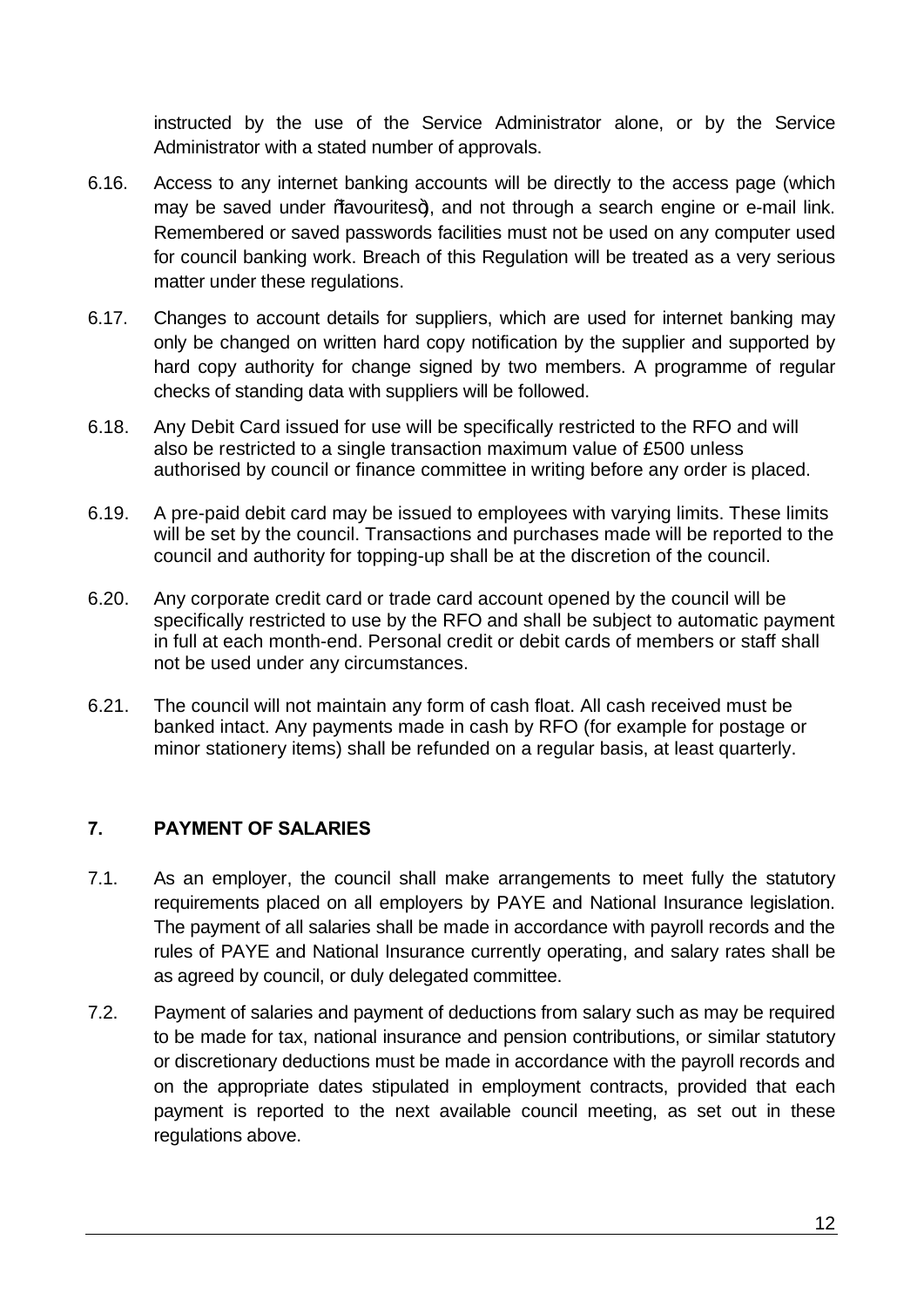- 7.3. No changes shall be made to any employee pay, emoluments, or terms and conditions of employment without the prior consent of the council or employment committee.
- 7.4. Each and every payment to employees of net salary and to the appropriate creditor of the statutory and discretionary deductions shall be recorded in a separate confidential record (confidential cash book). This confidential record is not open to inspection or review (under the Freedom of Information Act 2000 or otherwise) other than:
	- a) by any councillor who can demonstrate a need to know;
	- b) by the internal auditor:
	- c) by the external auditor; or
	- d) by any person authorised under Audit Commission Act 1998, or any superseding legislation.
- 7.5. The total of such payments in each calendar month shall be reported with all other payments as made as may be required under these Financial Regulations, to ensure that only payments due for the period have actually been paid.
- 7.6. An effective system of personal performance management should be maintained for the senior officers.
- 7.7. Any termination payments shall be supported by a clear business case and reported to the council. Termination payments shall only be authorised by council.
- 7.8. Before employing interim staff the council must consider a full business case.

# **8. LOANS AND INVESTMENTS**

- 8.1. All borrowings shall be effected in the name of the council, after obtaining any necessary borrowing approval. Any application for borrowing approval shall be approved by Council as to terms and purpose. The application for Borrowing Approval, and subsequent arrangements for the Loan shall only be approved by full council.
- 8.2. Any financial arrangement which does not require formal Borrowing Approval from the Secretary of State/Welsh Assembly Government (such as Hire Purchase or Leasing of tangible assets) shall be subject to approval by the full council. In each case a report in writing shall be provided to council in respect of value for money for the proposed transaction.
- 8.3. The council will arrange with the council **Banks and Investment providers for the** sending of a copy of each statement of account to the Chairman of the council at the same time as one is issued to the RFO.
- 8.4. All loans and investments shall be negotiated in the name of the Council and shall be for a set period in accordance with council policy.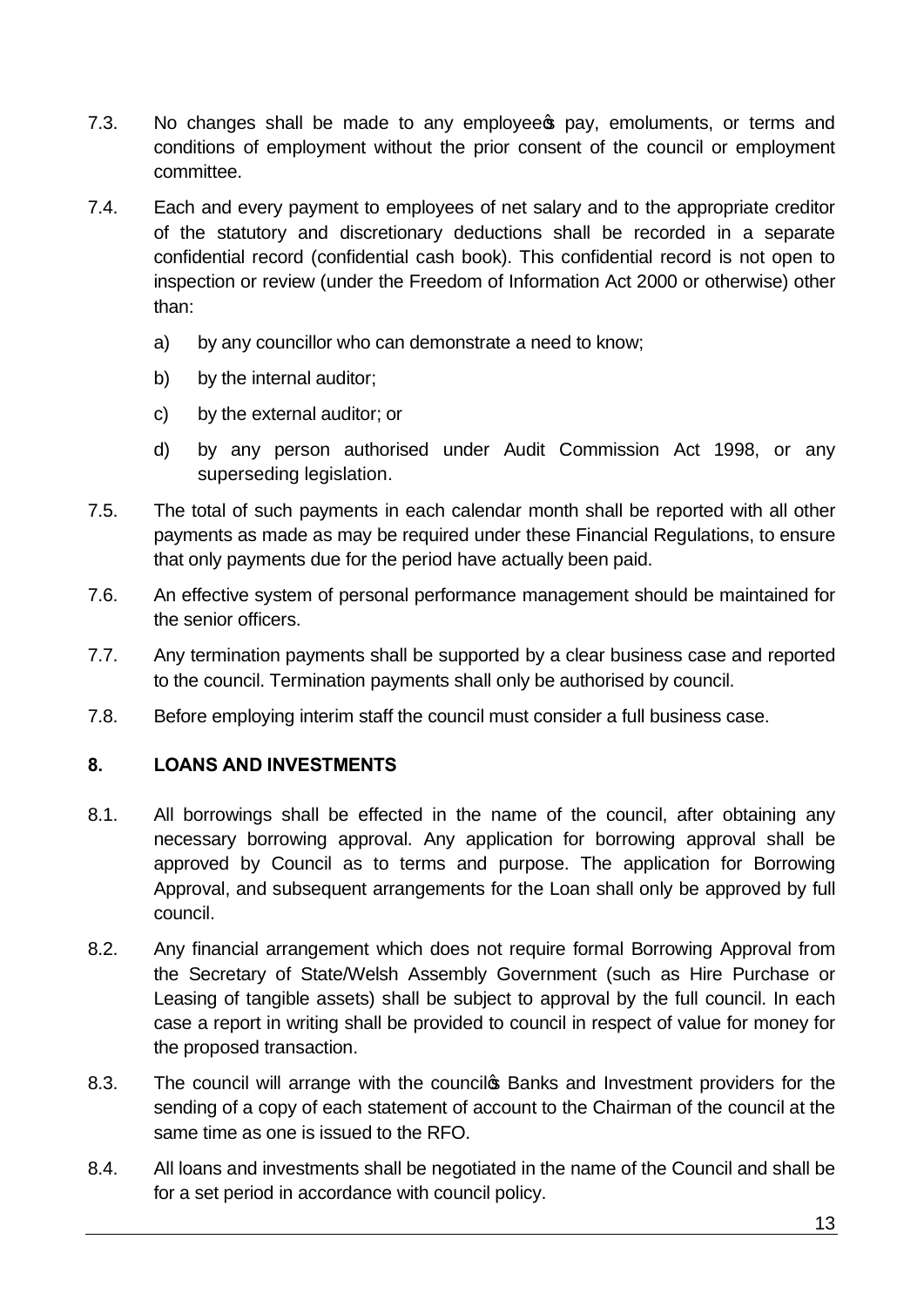- 8.5. The council shall consider the need for an Investment Strategy and Policy which, if drawn up, shall be in accordance with relevant regulations, proper practices and guidance. Any Strategy and Policy shall be reviewed by the council at least annually.
- 8.6. All investments of money under the control of the council shall be in the name of the council.
- 8.7. All investment certificates and other documents relating thereto shall be retained in the custody of the Clerk/RFO.
- 8.8. Payments in respect of short term or long term investments, including transfers between bank accounts held in the same bank, or branch, shall be made in accordance with Regulation 5 (Authorisation of payments) and Regulation 6 (Instructions for payments).

#### **9. INCOME**

- 9.1. The collection of all sums due to the council shall be the responsibility of and under the supervision of the RFO.
- 9.2. Particulars of all charges to be made for work done, services rendered or goods supplied shall be agreed annually by the council, notified to the RFO and the RFO shall be responsible for the collection of all accounts due to the council.
- 9.3. The council will review all fees and charges at least annually, following a report of the Clerk/RFO.
- 9.4. Any sums found to be irrecoverable and any bad debts shall be reported to the council and shall be written off in the year.
- 9.5. All sums received on behalf of the council shall be banked intact as directed by the RFO. In all cases, all receipts shall be deposited with the council's bankers with such frequency as the RFO considers necessary.
- 9.6. The origin of each receipt shall be entered on the paying-in slip.
- 9.7. Personal cheques shall not be cashed out of money held on behalf of the council.
- 9.8. The RFO shall promptly complete any VAT Return that is required. Any repayment claim due in accordance with VAT Act 1994 section 33 shall be made at least annually coinciding with the financial year end.
- 9.9. Where any significant sums of cash are regularly received by the council, the RFO shall take such steps as are agreed by the council to ensure that more than one person is present when the cash is counted in the first instance, that there is a reconciliation to some form of control such as ticket issues, and that appropriate care is taken in the security and safety of individuals banking such cash.
- 9.10. Any income arising which is the property of a charitable trust shall be paid into a charitable bank account. Instructions for the payment of funds due from the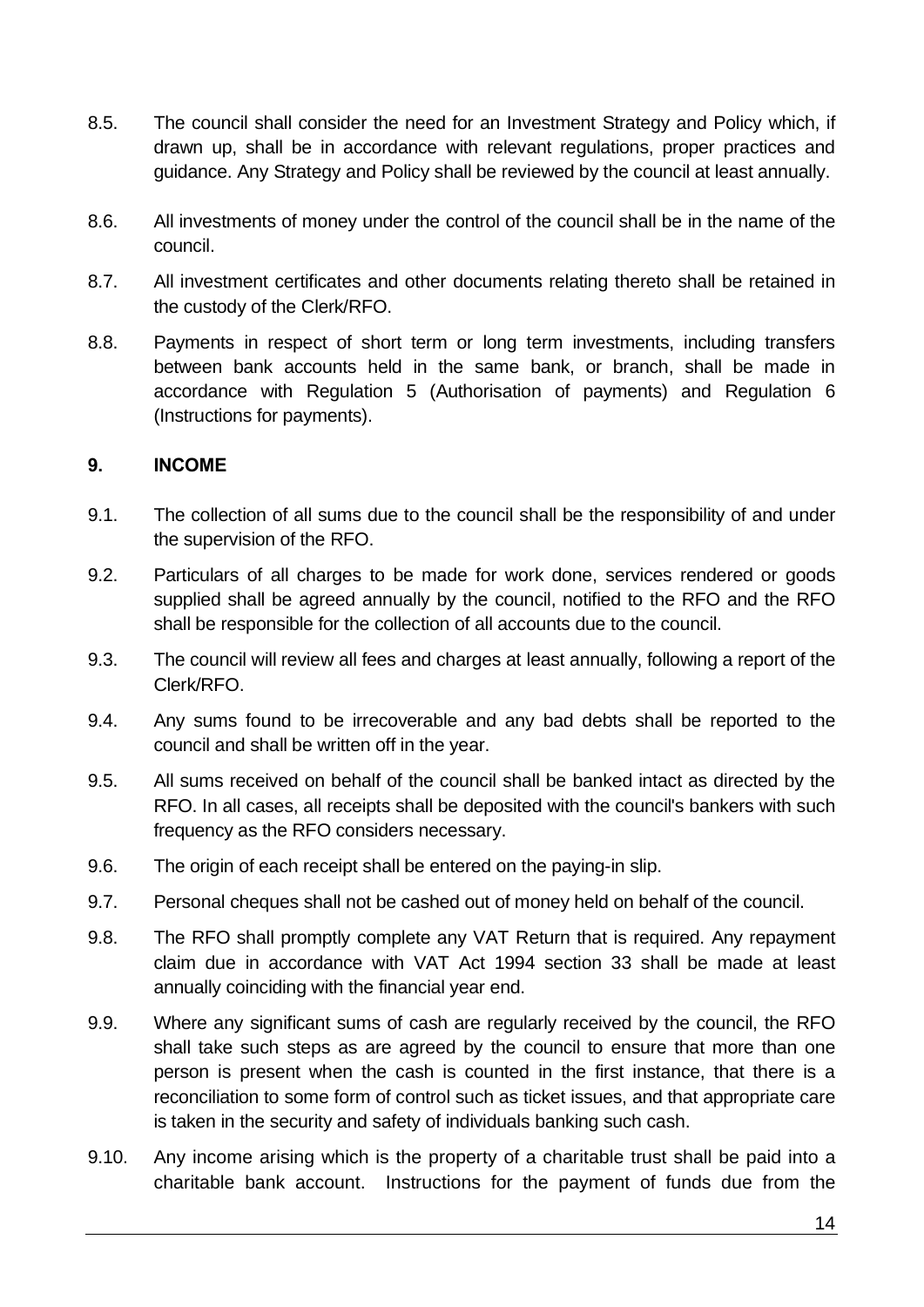charitable trust to the council (to meet expenditure already incurred by the authority) will be given by the Managing Trustees of the charity meeting separately from any council meeting(see also Regulation 16 below).

#### **10. ORDERS FOR WORK, GOODS AND SERVICES**

- 10.1. An official order or letter shall be issued for all work, goods and services unless a formal contract is to be prepared or an official order would be inappropriate. Copies of orders shall be retained.
- 10.2. Order books shall be controlled by the RFO.
- 10.3. All members and Officers are responsible for obtaining value for money at all times. An officer issuing an official order shall ensure as far as reasonable and practicable that the best available terms are obtained in respect of each transaction, usually by obtaining three or more quotations or estimates from appropriate suppliers, subject to any *de minimis* provisions in Regulation 11 (I) below.
- 10.4. A member may not issue an official order or make any contract on behalf of the council.
- 10.5. The RFO shall verify the lawful nature of any proposed purchase before the issue of any order, and in the case of new or infrequent purchases or payments, the RFO shall ensure that the statutory authority shall be reported to the meeting at which the order is approved so that the Minutes can record the power being used.

# **11. CONTRACTS**

- 11.1. Procedures as to contracts are laid down as follows:
	- a. Every contract shall comply with these financial regulations, and no exceptions shall be made otherwise than in an emergency provided that this regulation need not apply to contracts which relate to items (i) to (vi) below:
		- i. for the supply of gas, electricity, water, sewerage and telephone services;
		- ii. for specialist services such as are provided by solicitors, accountants, surveyors and planning consultants;
		- iii. for work to be executed or goods or materials to be supplied which consist of repairs to or parts for existing machinery or equipment or plant;
		- iv. for work to be executed or goods or materials to be supplied which constitute an extension of an existing contract by the Council;
		- v. for additional audit work of the external Auditor up to an estimated value of £500 (in excess of this sum the Clerk shall act after consultation with the Chairman and Vice Chairman of council); and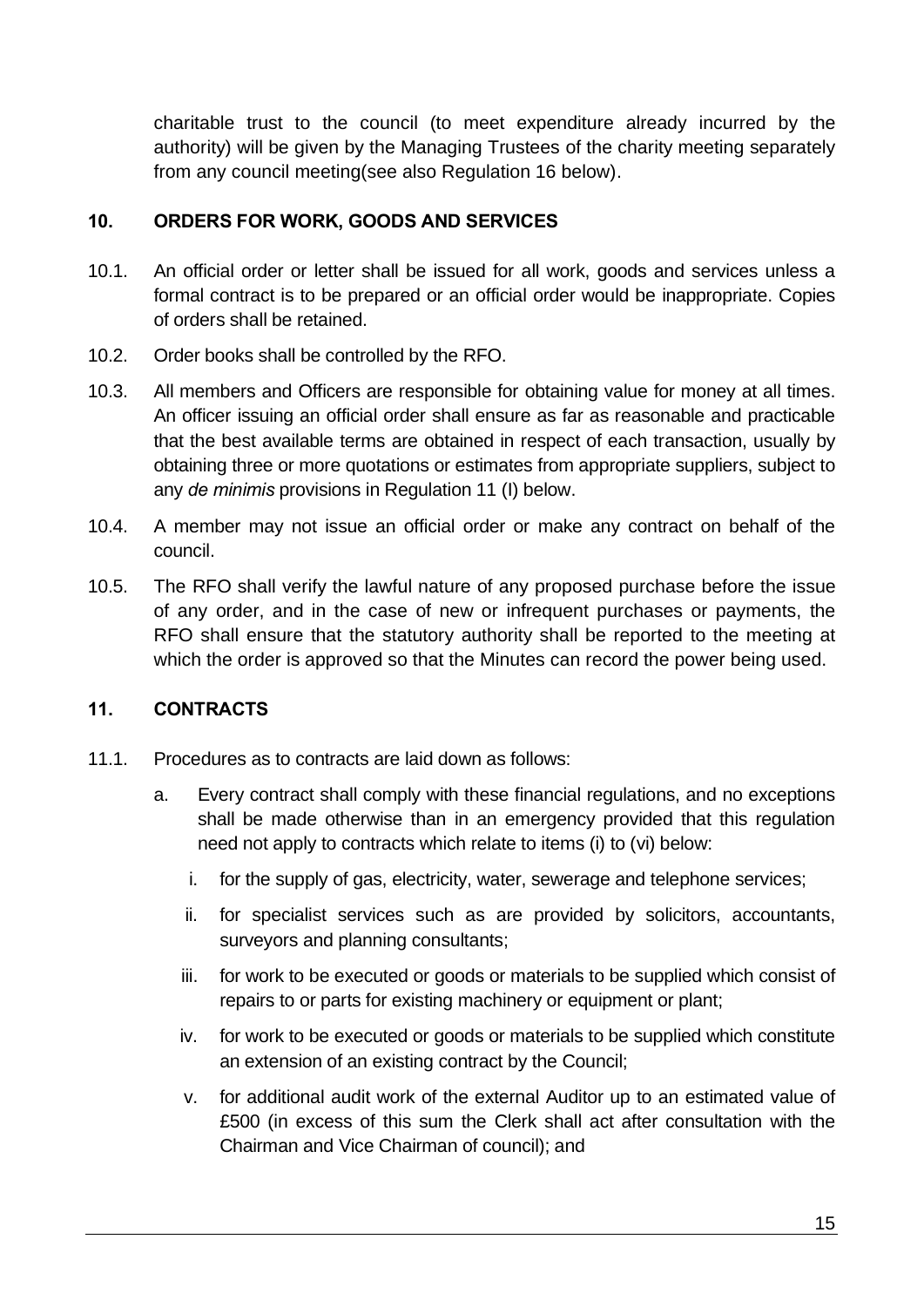- vi. for goods or materials proposed to be purchased which are proprietary articles and / or are only sold at a fixed price.
- b. Where the council intends to procure or award a public supply contract, public service contract or public works contract as defined by The Public Contracts Regulations 2015 (% be Regulations +) which is valued £25,000 or more, the council shall comply with the relevant requirements of the Regulations<sup>2</sup>.
- c. The full requirements of The Regulations, as applicable, shall be followed in respect of the tendering and award of a public supply contract, public service contract or public works contract which exceeds thresholds in The Regulations set by the Public Contracts Directive 2014/24/EU (which may change from time to time $)^3$
- d. When applications are made to waive financial regulations relating to contracts to enable a price to be negotiated without competition the reason shall be embodied in a recommendation to the council.
- e. Such invitation to tender shall state the general nature of the intended contract and the Clerk shall obtain the necessary technical assistance to prepare a specification in appropriate cases. The invitation shall in addition state that tenders must be addressed to the Clerk in the ordinary course of post. Each tendering firm shall be supplied with a specifically marked envelope in which the tender is to be sealed and remain sealed until the prescribed date for opening tenders for that contract.
- f. All sealed tenders shall be opened at the same time on the prescribed date by the Clerk in the presence of at least one member of council.
- g. Any invitation to tender issued under this regulation shall be subject to Standing Order 8.2, <sup>4</sup> and shall refer to the terms of the Bribery Act 2010.
- h. When it is to enter into a contract of less than £25,000 in value for the supply of goods or materials or for the execution of works or specialist services other than such goods, materials, works or specialist services as are excepted as set out in paragraph (a) the Clerk shall obtain 3 quotations (priced descriptions of the proposed supply). Where the value is below £3,000 and above £1,000 the Clerk shall strive to obtain 3 estimates. Otherwise, Regulation 10.3 above shall apply.
- i. The council shall not be obliged to accept the lowest or any tender, quote or estimate.

<sup>&</sup>lt;sup>2</sup> The Regulations require councils to use the Contracts Finder website to advertise contract opportunities, set out the procedures to be followed in awarding new contracts and to publicise the award of new contracts <sup>3</sup> Thresholds currently applicable are:

a. For public supply and public service contracts 209,000 Euros(£164,176)

b. For public works contracts 5,225,000 Euros (£4,104,394)

<sup>4</sup> Based on NALC's model standing order 18d in Local Councils Explained © 2013 National Association of Local Councils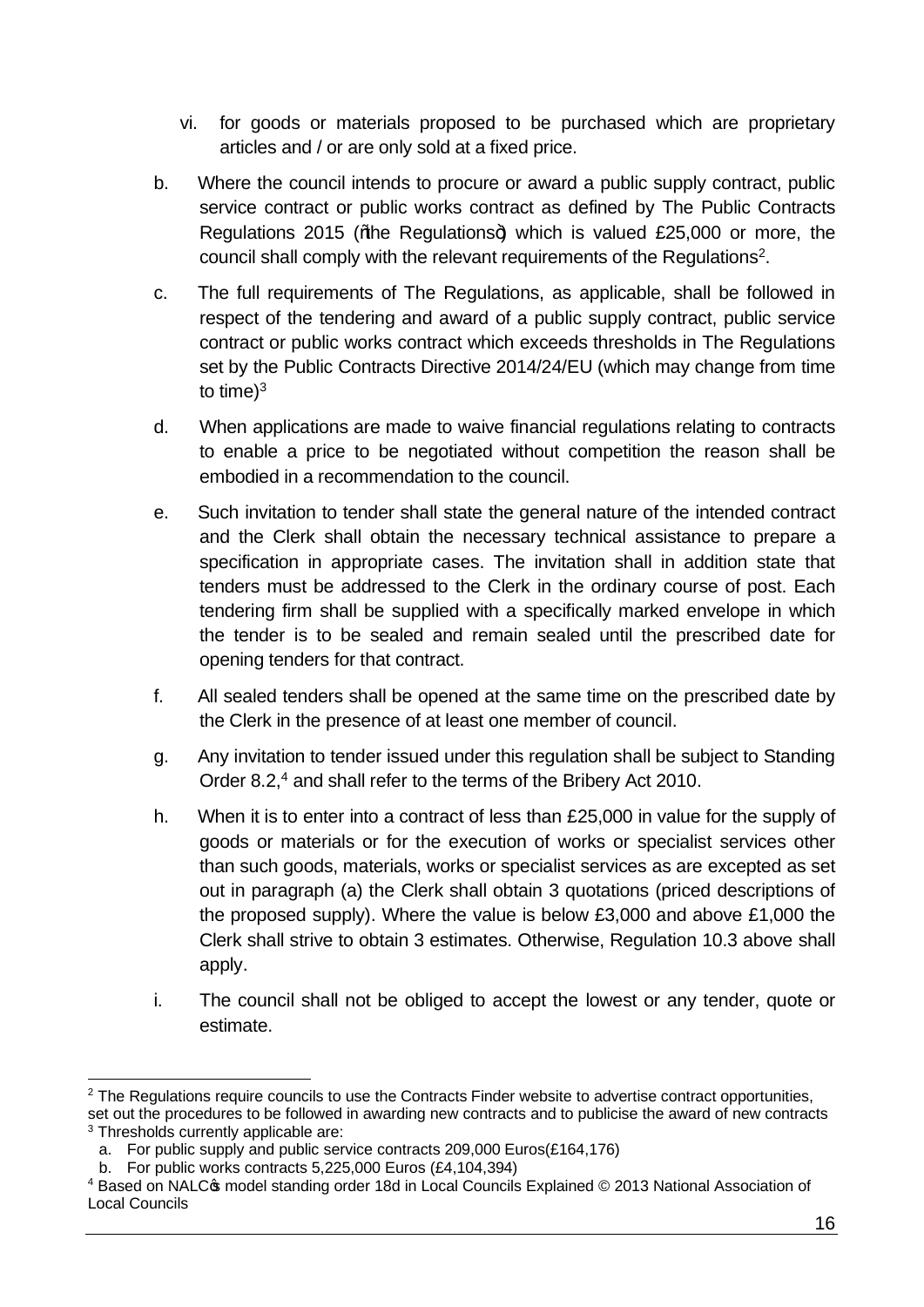j. Should it occur that the council, or duly delegated committee, does not accept any tender, quote or estimate, the work is not allocated and the council requires further pricing, provided that the specification does not change, no person shall be permitted to submit a later tender, estimate or quote who was present when the original decision making process was being undertaken.

#### **12. PAYMENTS UNDER CONTRACTS FOR BUILDING OR OTHER CONSTRUCTION WORKS**

- 12.1. Payments on account of the contract sum shall be made within the time specified in the contract by the RFO upon authorised certificates of the architect or other consultants engaged to supervise the contract (subject to any percentage withholding as may be agreed in the particular contract).
- 12.2. Where contracts provide for payment by instalments the RFO shall maintain a record of all such payments. In any case where it is estimated that the total cost of work carried out under a contract, excluding agreed variations, will exceed the contract sum of 5% or more a report shall be submitted to the council.
- 12.3. Any variation to a contract or addition to or omission from a contract must be approved by the council and Clerk to the contractor in writing, the council being informed where the final cost is likely to exceed the financial provision.

#### **14. ASSETS, PROPERTIES AND ESTATES**

- 14.1. The Clerk shall make appropriate arrangements for the custody of all title deeds and Land Registry Certificates of properties held by the council. The RFO shall ensure a record is maintained of all properties held by the council, recording the location, extent, plan, reference, purchase details, nature of the interest, tenancies granted, rents payable and purpose for which held in accordance with Accounts and Audit Regulations.
- 14.2. No tangible moveable property shall be purchased or otherwise acquired, sold, leased or otherwise disposed of, without the authority of the council, together with any other consents required by law, save where the estimated value of any one item of tangible movable property does not exceed £1,000.
- 14.3. No real property (interests in land) shall be sold, leased or otherwise disposed of without the authority of the council, together with any other consents required by law, In each case a Report in writing shall be provided to council in respect of valuation and surveyed condition of the property (including matters such as planning permissions and covenants) together with a proper business case (including an adequate level of consultation with the electorate).
- 14.4. No real property (interests in land) shall be purchased or acquired without the authority of the full council. In each case a Report in writing shall be provided to council in respect of valuation and surveyed condition of the property (including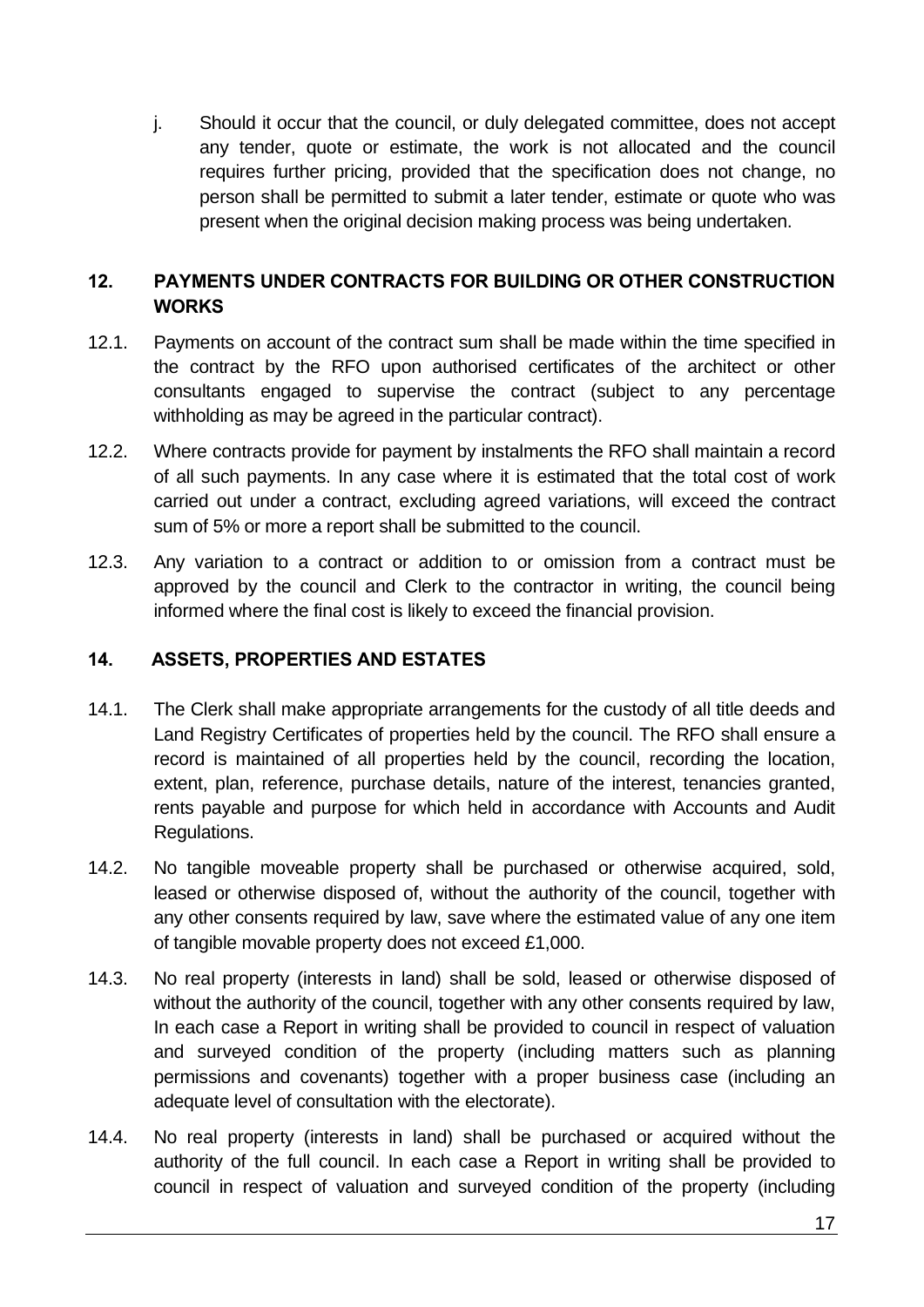matters such as planning permissions and covenants) together with a proper business case (including an adequate level of consultation with the electorate).

- 14.5. Subject only to the limit set in Reg. 14.2 above, no tangible moveable property shall be purchased or acquired without the authority of the full council. In each case a Report in writing shall be provided to council with a full business case.
- 14.6. The RFO shall ensure that an appropriate and accurate Register of Assets and Investments is kept up to date. The continued existence of tangible assets shown in the Register shall be verified at least annually, possibly in conjunction with a health and safety inspection of assets.

#### **15. INSURANCE**

- 15.1. Following the annual risk assessment (per Financial Regulation 17), the RFO shall effect all insurances and negotiate all claims on the council's insurers in consultation with the Council
- 15.2. The Clerk shall give prompt notification to the Council of all new risks, properties or vehicles which require to be insured and of any alterations affecting existing insurances.
- 15.3. The RFO shall keep a record of all insurances effected by the council and the property and risks covered thereby and annually review it.
- 15.4. The RFO shall be notified of any loss liability or damage or of any event likely to lead to a claim, and shall report these to council at the next available meeting.
- 15.5. All appropriate members and employees of the council shall be included in a suitable form of security or fidelity guarantee insurance which shall cover the maximum risk exposure as determined annually by the council, or duly delegated committee.

#### **17. RISK MANAGEMENT**

- 17.1. The council is responsible for putting in place arrangements for the management of risk. The Clerk shall prepare, for approval by the council, risk management policy statements in respect of all activities of the council. Risk policy statements and consequential risk management arrangements shall be reviewed by the council at least annually.
- 17.2. When considering any new activity, the Clerk shall prepare a draft risk assessment including risk management proposals for consideration and adoption by the council.

# **18. SUSPENSION AND REVISION OF FINANCIAL REGULATIONS**

18.1. It shall be the duty of the council to review the Financial Regulations of the council from time to time. The Clerk shall make arrangements to monitor changes in legislation or proper practices and shall advise the council of any requirement for a consequential amendment to these financial regulations.